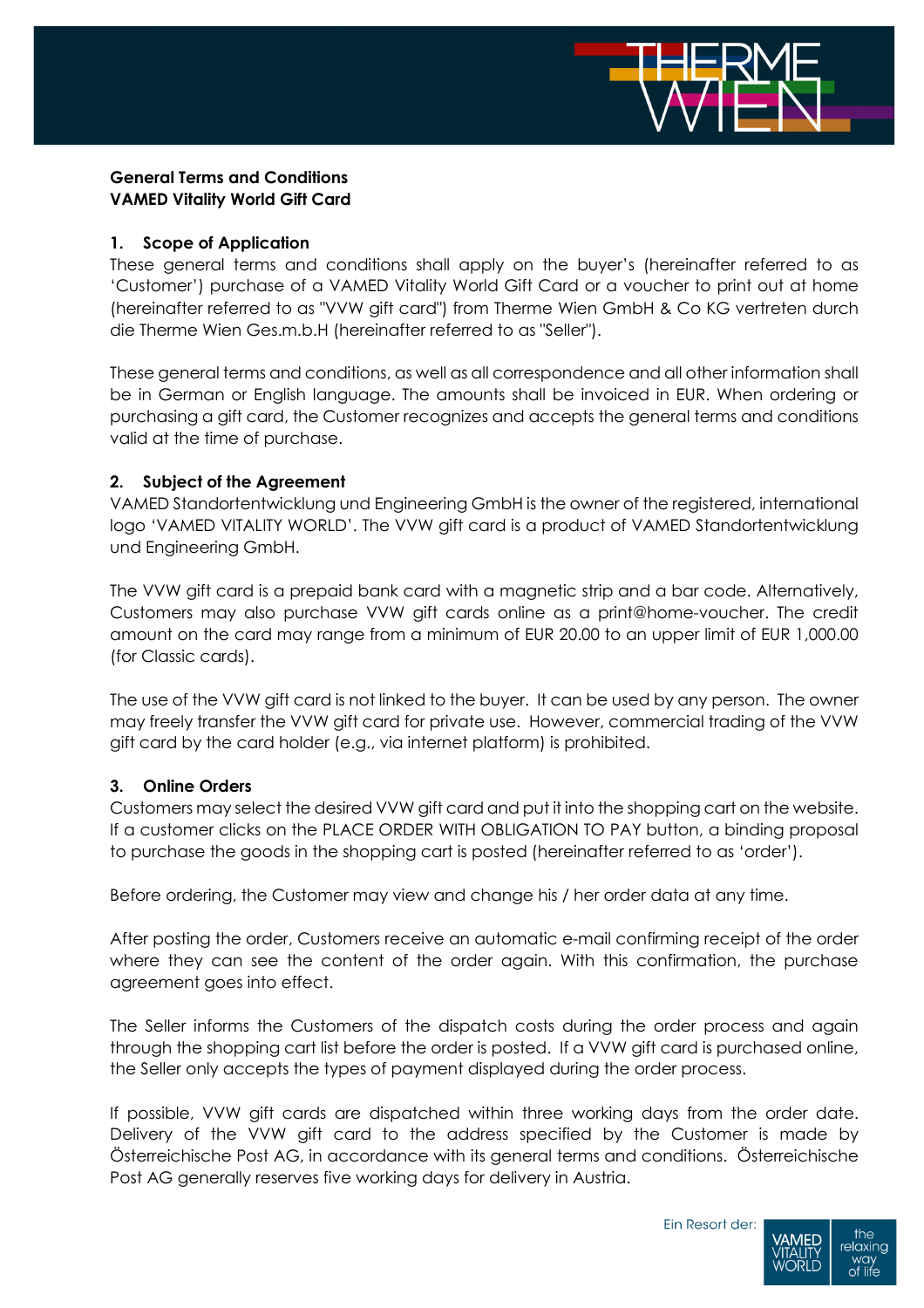

#### **4. Redemption and Validity**

The VVW gift card may be used in all participating spas of VVW resorts. Pursuant to the subject Terms and Conditions, the owner may use the VVW gift card for the cashless payment of services (except external services located in the participating VVW resorts, e.g. hairdressers, shops). Services may be consumed at the VVW resorts listed below at the prices quoted at their cash desks or online:

1. AQUA DOME - Tirol Therme Längenfeld Aqua Dome Tirol Therme Längenfeld GMBH & CO KG, represented by Aqua Dome Tirol Therme Längenfeld GMBH Oberlängenfeld 140, 6444 Längenfeld, AUSTRIA [www.aqua-dome.at](http://www.aqua-dome.at/)

2. TAUERN SPA Zell am See - Kaprun, TSW TAUERN SPA WORLD Betriebs GmbH & Co KG Tauern SPA Platz 1, 5710 Kaprun, AUSTRIA [www.tauernspakaprun.com](http://www.tauernspakaprun.com/)

3. SPA Resort Therme Geinberg TBG Thermenzentrum Geinberg Betriebsgesellschaft m.b.H. Thermenplatz 1, 4943 Geinberg, AUSTRIA [www.therme-geinberg.at](http://www.therme-geinberg.at/)

4. Therme Laa – Hotel & Silent Spa TBL Therme Laa a.d. Thaya-Betriebsgesellschaft m.b.H. Thermenplatz 1, 2136 Laa/Thaya, AUSTRIA [www.therme-laa.at](http://www.therme-laa.at/)

5. Therme Wien Therme Wien GmbH & Co KG vertreten durch die Therme Wien Ges.m.b.H Kurbadstrasse 14, 1100 Vienna, AUSTRIA [www.thermewien.at](http://www.thermewien.at/)

6. GesundheitsZentrum Bad Sauerbrunn Heilbad Sauerbrunn Betriebsgesellschaft m.b.H. Hartiggasse 4, 7202 Bad Sauerbrunn, AUSTRIA [www.die-heiltherme.at](http://www.die-heiltherme.at/)

7. St. Martins Therme & Lodge Therme Seewinkel Betriebsgesellschaft m.b.H. Im Seewinkel 1, 7132 Frauenkirchen, AUSTRIA [www.stmartins.at](http://www.stmartins.at/)

8. la pura women's health resort kamptal Gesundheitsresort Gars Betriebs GmbH Hauptplatz 58, 3571 Gars am Kamp, AUSTRIA [www.lapura.at](http://www.lapura.at/)

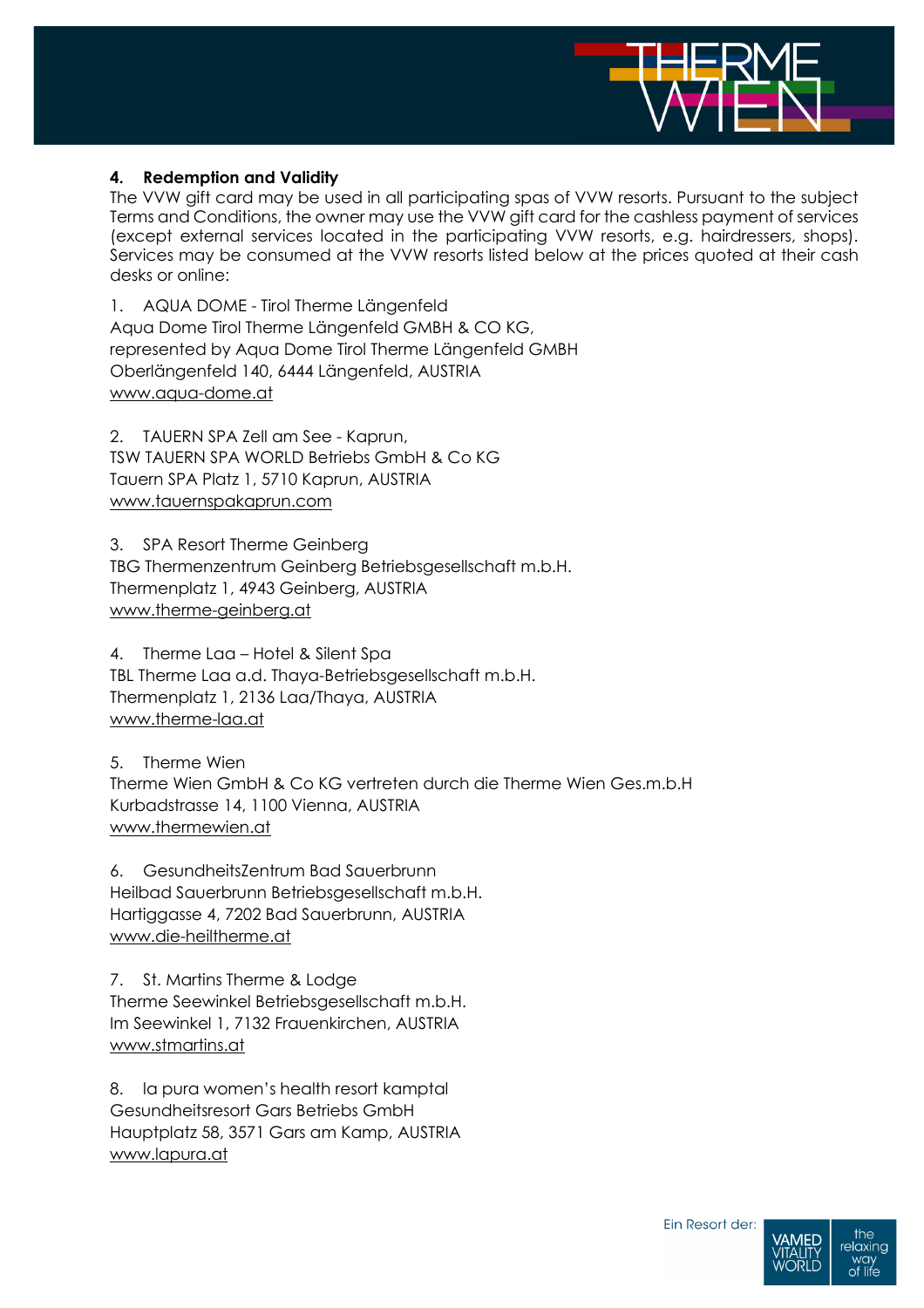

Contracts concerning services to be used at individual resorts are made exclusively between the spas operated by VVW resorts and the holders of the VVW gift cards to be redeemed. The Seller shall not be liable for any claims arising from such contractual relationships.

The credit amount of the VVW gift card shall be exclusively used to pay for services at the participating VVW resorts. Redemption in cash or refunds are excluded. A credit amount on a VVW gift card is valid for five years from the date of purchase and expires thereafter.

## **5. Loss of the VVW gift Card**

The card holder is exclusively responsible for the safe-keeping and use of the VVW gift card. The Seller shall not replace the VVW gift card in case of loss, theft or damage.

## **6. Disclaimer**

Subject to Art. 7, VVW gift cards cannot be returned or exchanged. Cash refunds are also excluded if a VVW resort chosen by a Customer has ceased to operate, is closed temporarily or no longer participates in the VVW gift card program.

## **7. Right of Withdrawal for Consumers in the Event of Distance Selling**

The following provisions are restricted to Customers who are consumers in the sense of Sec. 1 (1) Austrian Consumer Protection Act (KSchG). They are not applicable to corporate clients, who have no right of withdrawal as described in this paragraph.

Customers who buy the VVW gift card in a distance selling transaction have the right of withdrawal pursuant to Sec. 5e (1) KSchG, subject to the provisions listed below:

Customers have a right of withdrawal for 14 days from the date of receipt of the VVW gift card. They may exercise this right without stating reasons, either in writing or by returning the VVW gift card. In the latter case, Customers must return the VVW gift card in faultless condition and, if possible, in original packaging and with the original invoice. The deadline for withdrawal shall

be deemed observed if the Customer posts the request for withdrawal within the abovementioned period of time. Costs for returning shall be borne by the Customer.

If the VVW gift card has already been paid, the Seller shall refund the paid amount immediately upon receipt of the returned VVW gift card.

The right of withdrawal is excluded once the VVW gift card has been used for the payment of services.

#### **8. Data Protection**

The Customer agrees that all data generated on account of his / her business relationship, which are first name, last name, address, e-mail address, if applicable telephone number, -customer account data (orders placed, articles, prices, IP address), any texts and/or pictures/photos entered in Print-at-Home vouchers, value card queries (voucher number, date, IP address), (in short, the "data") are automatically processed by the Seller.

The purpose of processing data is the handling of the respective business transactions, and - if the Customer has agreed - the marketing of products, services and services of the VVW resorts,